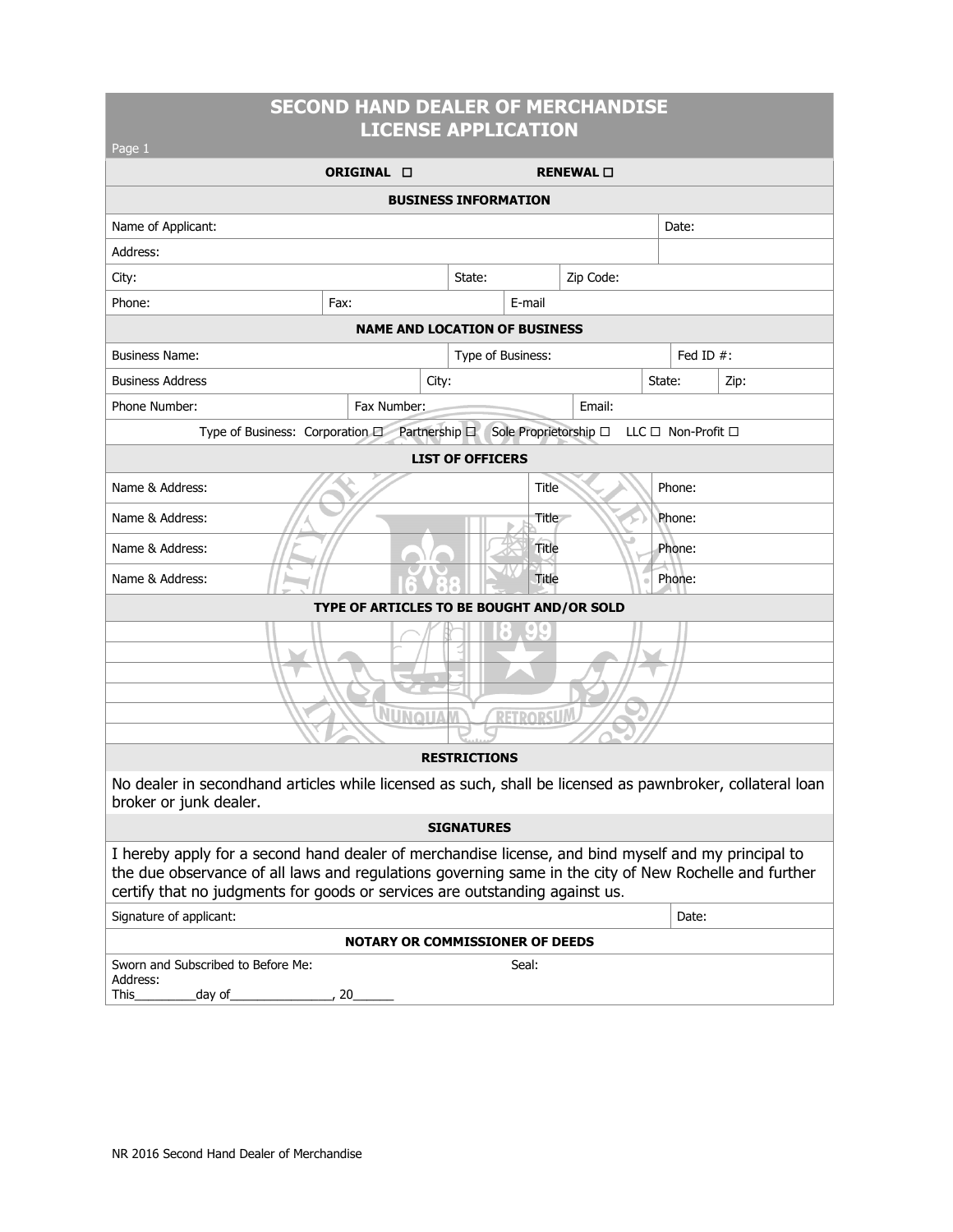## **SECOND HAND DEALER OF MERCHANDISE LICENSE APPLICATION**

Page 2

## **CITY OF NEW ROCHELLE AUTHORIZATIONS**

### **1. BUILDING DEPARTMENT**

I have investigated the location and the premises of the proposed to buy and/or sell second hand merchandise and have determined that such location meets the requirements of Chapter 331 of the New Rochelle Zoning Ordinance.

Signature Date

# **2. POLICE DEPARTMENT**

I have examined the location described in this application and certify that it complies with the requirements of Section 264-1 to 264-7 of the New Rochelle City Code and determined that the applicant is a person of good moral character.

Signature // // <u>// // // // // //</u> Date

## **3. LAW DEPARTMENT**

I have examined the bond and sureties of the foregoing applicant, and in my judgment, the same is satisfactory according to Section 264-2 of the New Rochelle City Code.

| Signature     | Date                                                     |
|---------------|----------------------------------------------------------|
|               |                                                          |
|               | <b>MALIONUV</b><br><b>RETRORSUA</b><br><b>City Clerk</b> |
| Signature     | Date                                                     |
| License No.   | Receipt No.                                              |
| Fee: \$145.00 | <b>Expiration Date:</b>                                  |

**The license is a one year license and expires one year from issue date**.

(City Seal)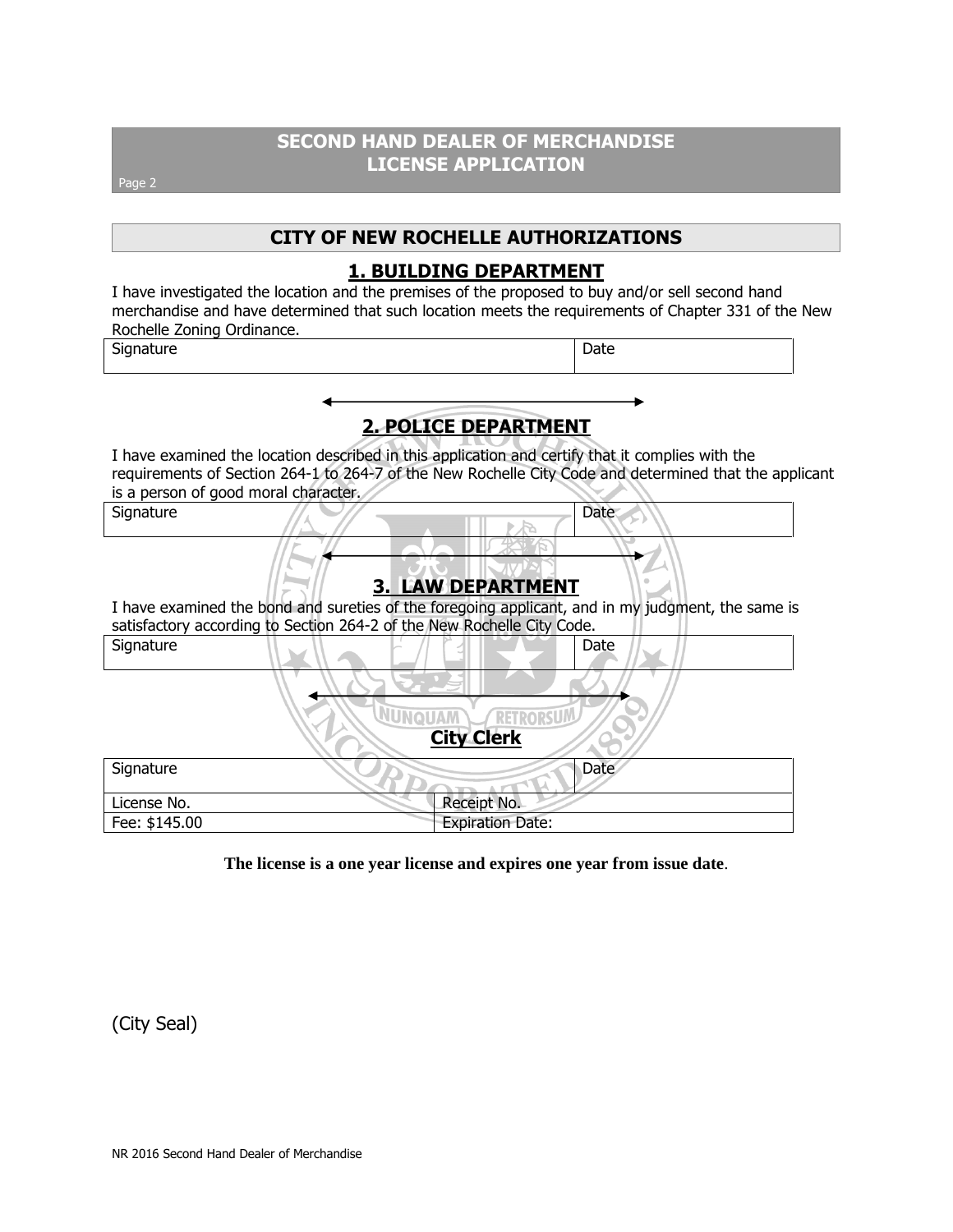### FORM OF BOND FOR SECOND HAND DEALER OF MERCHANDISE

KNOW ALL MEN BY THESE PRESENTS, that we

(Principal)

 $\_$ , As principal, and  $\_$ 

(Name & Address of First Surety)

Residents, and freeholder of the City of New Rochelle, County of Westchester and State of New York, as sureties are held and firmly bound unto the City of New Rochelle, as a municipal corporation of the State of New York, in the sum of One Thousands (\$1,000.00) dollars, lawful money of the United States, to be paid to the said City of New Rochelle, It's successors and Assigns; for which payment administrators, jointly and severally firmly by these presents. The condition of the above obligation is such, that if the above bounden **the such as a such that if the above bounden** *is such, that if the above bounden* the provisions of ordinance duly adopted by the Council of the City of New Rochelle on January 5, 1953, entitled: An Ordinance revising the General Ordinances of the City of New Rochelle and providing new ordinances provisions for the government of said City to be known as " General Ordinances of the City of New Rochelle, New York" and repealing the ordinances of the said city known as the General Ordinances of New Rochelle, New York revised to December 20, 1922, reprinted with amendments added to December 31, 1933 and to April 30, 1938' and as amended to the 15th Day of December, 1952 " together with any amendments there to and shall comply with all the provisions and regulations for the conduct of the business of a dealer in Second – hand Articles contained therein, shall well duly pay or cause to pay any and fines or penalties imposed there under for a violation of any of the provisions of said ordinance, and shall well and faithfully observe and comply with each and every condition and provisions set for in the written application for a license by said \_\_\_\_\_\_\_\_\_\_\_\_\_\_\_\_\_\_\_\_date\_\_\_\_\_\_\_\_\_\_\_\_\_\_\_\_\_\_\_\_\_\_\_\_\_, attached hereto and made a part thereof then obligation to be void; the otherwise to remain in full force and effect.

Each of the parties hereto agrees that if any action is brought upon this bond, no claim shall be made that the said ordinance or its provisions are invalid or not binding upon the applicant.

| Sealed with our SEAL.                            | Dated: |              |
|--------------------------------------------------|--------|--------------|
| Signed, Sealed & Delivered<br>In the Presence of |        | L S.<br>L.S. |
|                                                  |        |              |

 $(Se_{a}l)$ 

STATE OF NEW YORK COUNTY OF WESTCHESTER ss.: